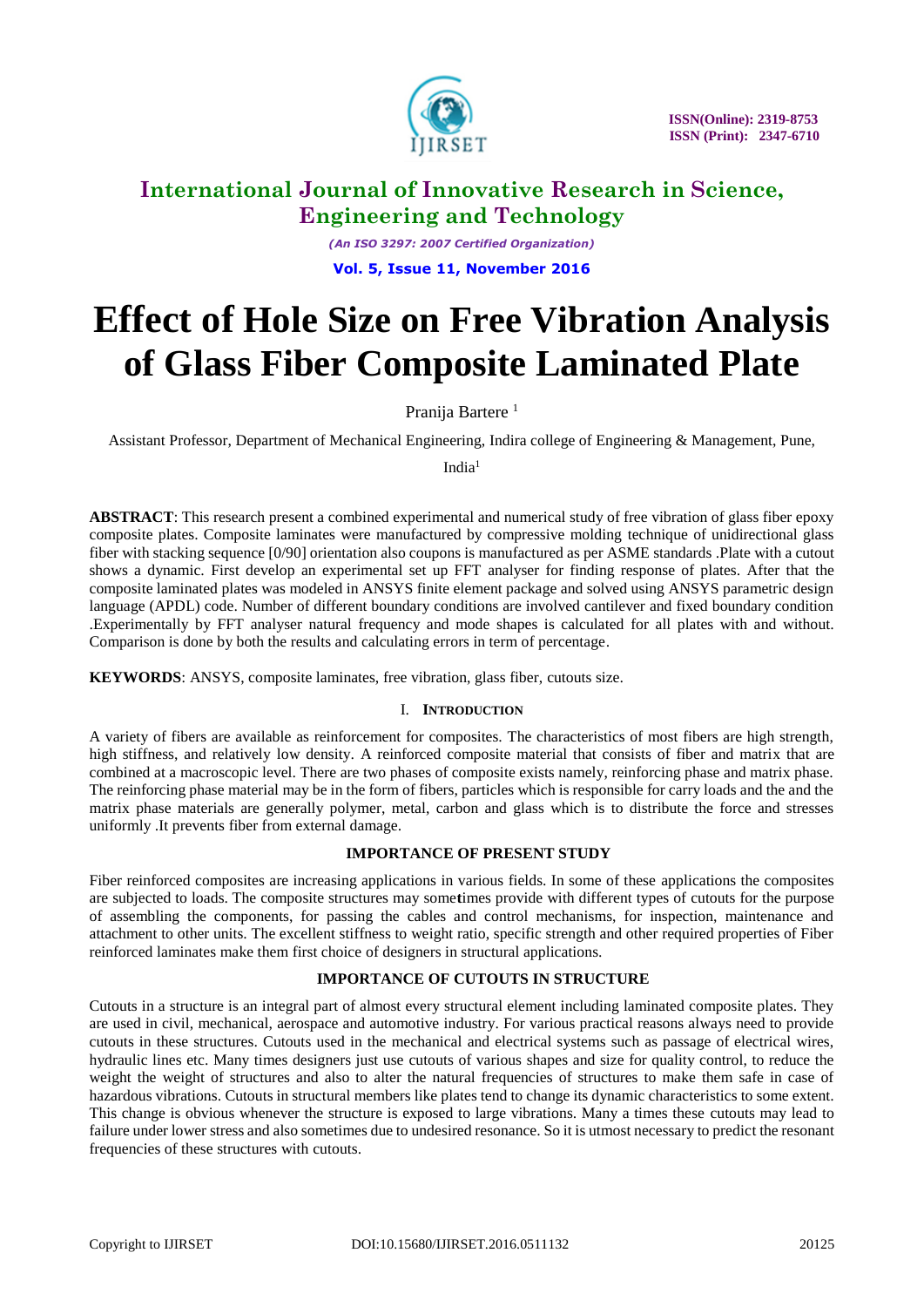

*(An ISO 3297: 2007 Certified Organization)*

### **Vol. 5, Issue 11, November 2016**

### **PROBLEM STATEMENT**

In order to achieve the right combination of material properties and service performance, the dynamic behaviour is the main point to be considered. To avoid the typical problems caused by vibrations, it is important to determine a) Natural frequency of the structure.

b) The modal shapes to reinforce the most flexible regions or to locate the right positions where weight should be reduced or damping should be increase.

### **OBJECTIVES OF RESEARCH**

- 1. To find out tensile strength, compressive strength and flexural strength of laminated composite.
- 2. Develop an experimental set up to find the natural frequency and mode shapes of laminated composite plates.
- 3. Validated experimental results with finite element software.

### **METHODOLOGY OF RESEARCH WORK**

Manufacturing of composite laminated plate by compressive molding method made of E-glass fiber epoxy. Cutting of plated with a water jet machining technique of required dimensions. Develop an experimental set up with FFT analyzer, which is used to find mode shapes and natural frequency of plates. Two boundary condition is used cantilever and fixed condition. Modal analysis is perform in ANSYS and find natural frequency and mode shapes.Comparing the FEA values and experimental values.

### II. **SELECTION OF FIBER FOR LAMINATED PLATES PROCEDURES**

### Resins Selection for Composite

Epoxy resins are regarded as compounds which contain more than one epoxy group, capable of being converted to cured (thermoset) form with the help of hardener curing agents.



Fig 1: Resign Selection For Composites (a) LY 554 IN Epoxy and HY 951 Hardener (b) E-Glass Fiber Rolling Sheet

### Manufacturing Of Composite Laminated Plates Process

In initial a flat mold was selected of dimension 150×600mm. Ply was cut from roll of unidirectional glass fiber of dimension 147×470mm in [0˚-90˚] orientations.



Fig. 2 (a) & (b) die for Compressive moulding

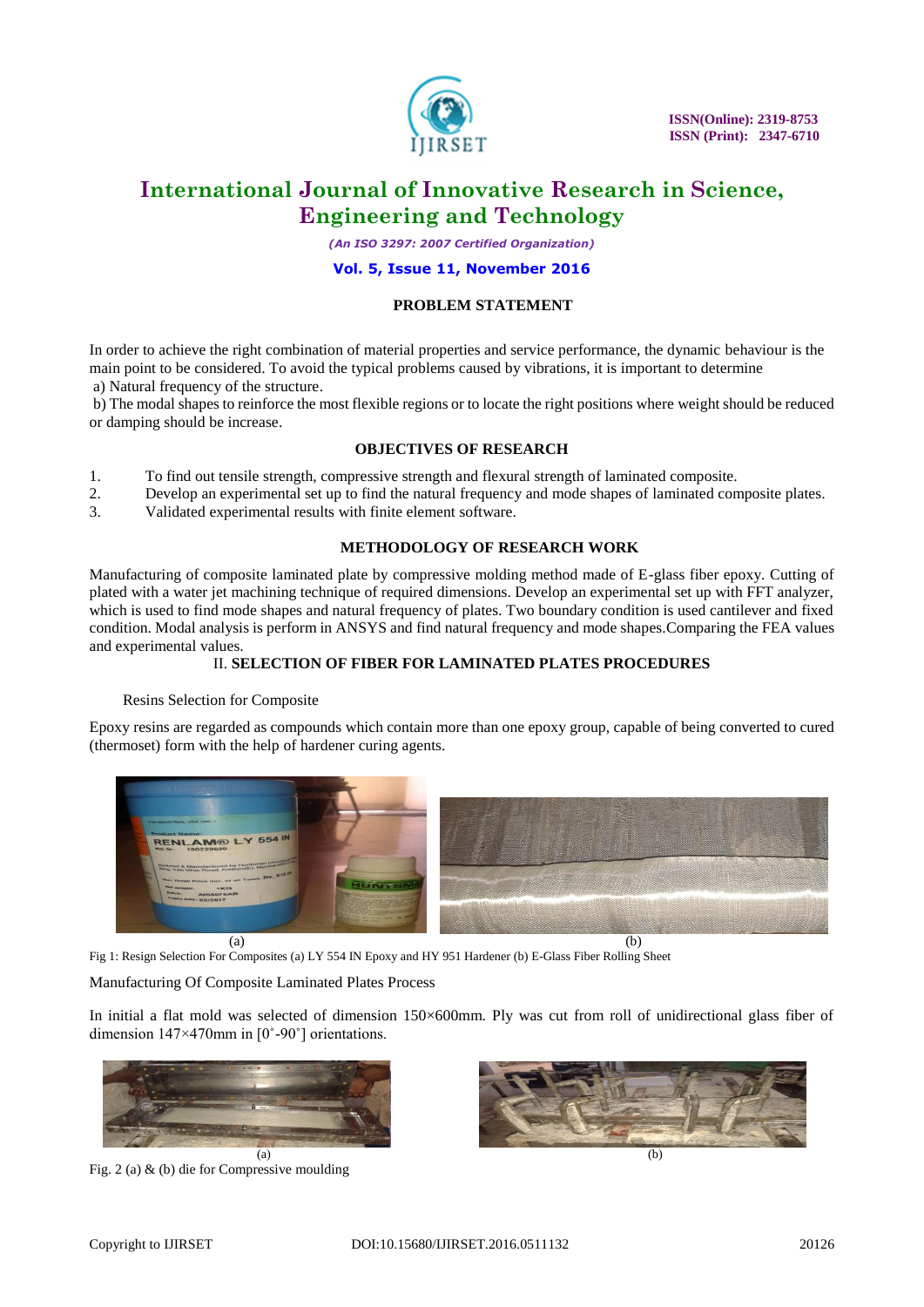

*(An ISO 3297: 2007 Certified Organization)* **Vol. 5, Issue 11, November 2016**





Fig. 3: (a) & (b) Manufacturing of Laminated composite plate with or without cutouts

### III. TESTING OF LAMINATED COMPOSITE PLATES BY ASTM STANDARD

Tensile Test

### Table 1 : Tensile Strength (ASTM D 638-03)

| Sample Identification | Material                   | Maximum Load(N) | Tensile Strength<br>(Mpa) |  |
|-----------------------|----------------------------|-----------------|---------------------------|--|
| Sample                | E-Glass Fiber $0/90^\circ$ | 25529.0         | 357.34                    |  |
| $\angle$ . Sample     | E-Glass Fiber $0/90^\circ$ | 17787.0         | 343.17                    |  |

Tensile Strength =  $\frac{\text{Load at break}}{\text{Original width} \times \text{Original thickness}} = \frac{25529.0}{18.95 \times 3.7}$  $\frac{23329.0}{18.95 \times 3.77} = 357.341 \text{ MPa}$ 

### Compressive Test

### Table 2 : Compressive Strength (ASTM D 695-02)

| Sample Identification | Material                   | Maximum Load(N) | Compressive Strength (Mpa) |
|-----------------------|----------------------------|-----------------|----------------------------|
| 1. Sample             | E-Glass Fiber $0/90^\circ$ | 46256.0         | 309.25                     |
| $\angle$ . Sample     | E-Glass Fiber $0/90^\circ$ | 41914.6         | 280.46                     |

Compressive Strength =  $\frac{\text{Peak Load}}{\text{Cross sectional area}} = \frac{46256}{12.21 \times 12}$  $\frac{46236}{12.21\times12.25}$  = 309.25 MPa

Flexural Test

Table 3 : Flexural Strength (ASTM D 790-03)

| Sample Identification | Material                   |        | Flexural Strength<br>(Mpa) |  |
|-----------------------|----------------------------|--------|----------------------------|--|
| 1. Sample             | E-Glass Fiber $0/90^\circ$ | 912.38 | 148.43                     |  |
| $\angle$ . Sample     | E-Glass Fiber $0/90^\circ$ | 833.0  | 355.04                     |  |

Flexural Strength =  $\frac{3PL}{2bd^2}$  =  $\frac{3\times912.38\times50}{2\times12.480\times3.62}$  $\frac{3\times912.38\times30}{2\times12.480\times3.620^2}$  = 418.4133 MPa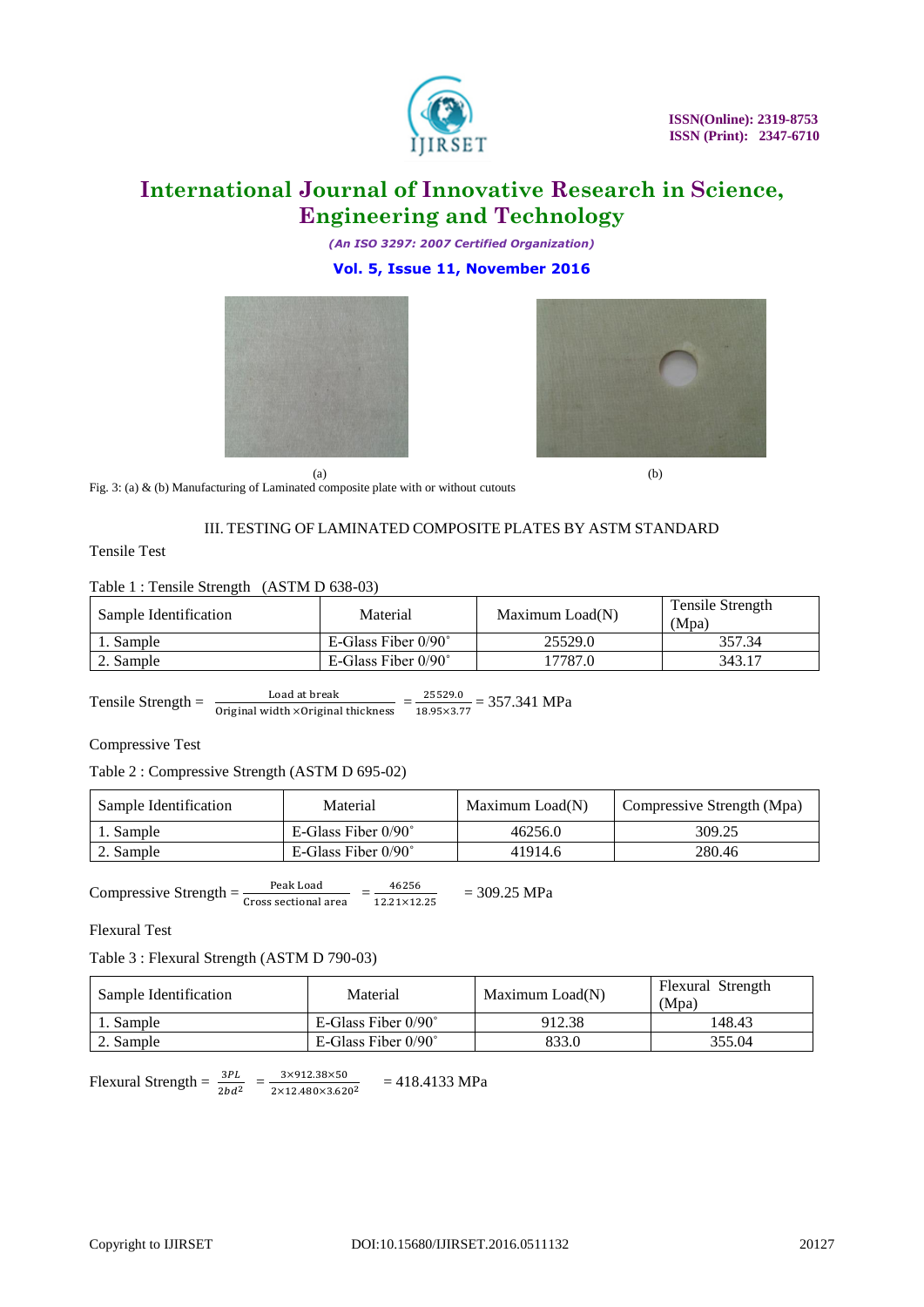

 **ISSN(Online): 2319-8753 ISSN (Print): 2347-6710** 

# **International Journal of Innovative Research in Science, Engineering and Technology**

*(An ISO 3297: 2007 Certified Organization)* **Vol. 5, Issue 11, November 2016**

### **IV. EXPERIMENTAL FFT ANALYZER SETUP**

Experimental setup includes experimental setup of FFT analyzer for cantilever and fixed condition of plate:



Fig. 4: Experimental setup of FFT Analyser

### **V. NUMERIAL FINITE ELEMENT ANALYSIS**

Properties of E-Glass Fiber Composite Plate

Table4: Properties of E-Glass Fiber Composite Plate

| Sr. No. | $E_1$<br>Gpa | E <sub>2</sub><br>Gpa | $E_3$<br>Gpa | $\mathrm{G}_{12}$<br>Gpa | $G_{23}$<br>Gpa | $G_{31}$<br>Gpa | $V_{12}$ | $V_{13}$ |
|---------|--------------|-----------------------|--------------|--------------------------|-----------------|-----------------|----------|----------|
| 1.      | 36.28        | 5.361                 | 5.361        | 2.167                    | 1.95            | 1.95            | 0.21     | 0.21     |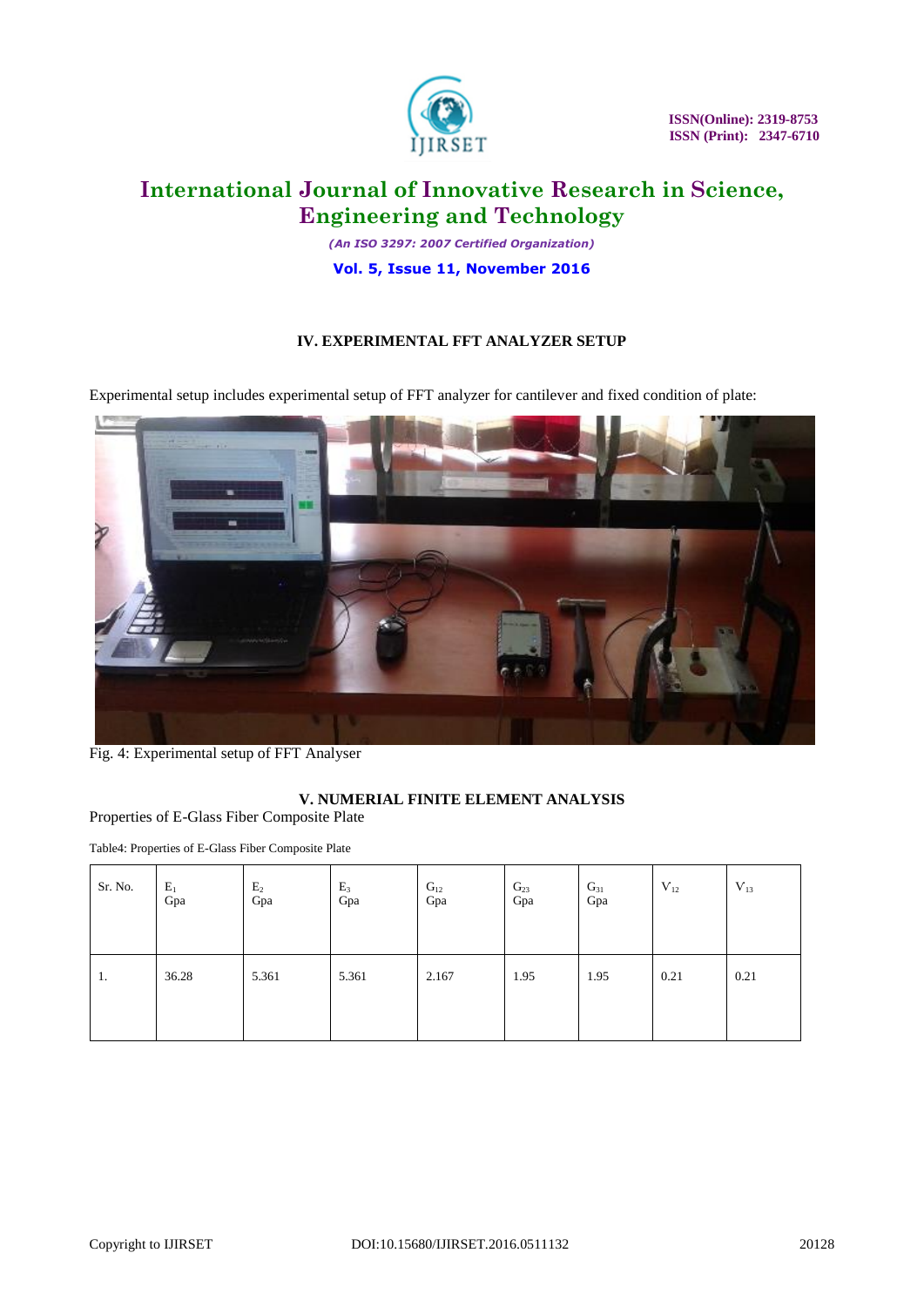

*(An ISO 3297: 2007 Certified Organization)*

**Vol. 5, Issue 11, November 2016**

### **VI. RESULT AND DISCUSSION**

Comparison of Numerical FEM and Experimental Values of Cantilever or Fixed boundary Conditions



Graph1: Numerical FEM Value Graph for Cantilever Boundary Condition



Graph 2: Experimental Average Value Graph for Cantilever Boundary Condition



Graph 3: Numerical FEM Value Graph for Fixed Boundary Condition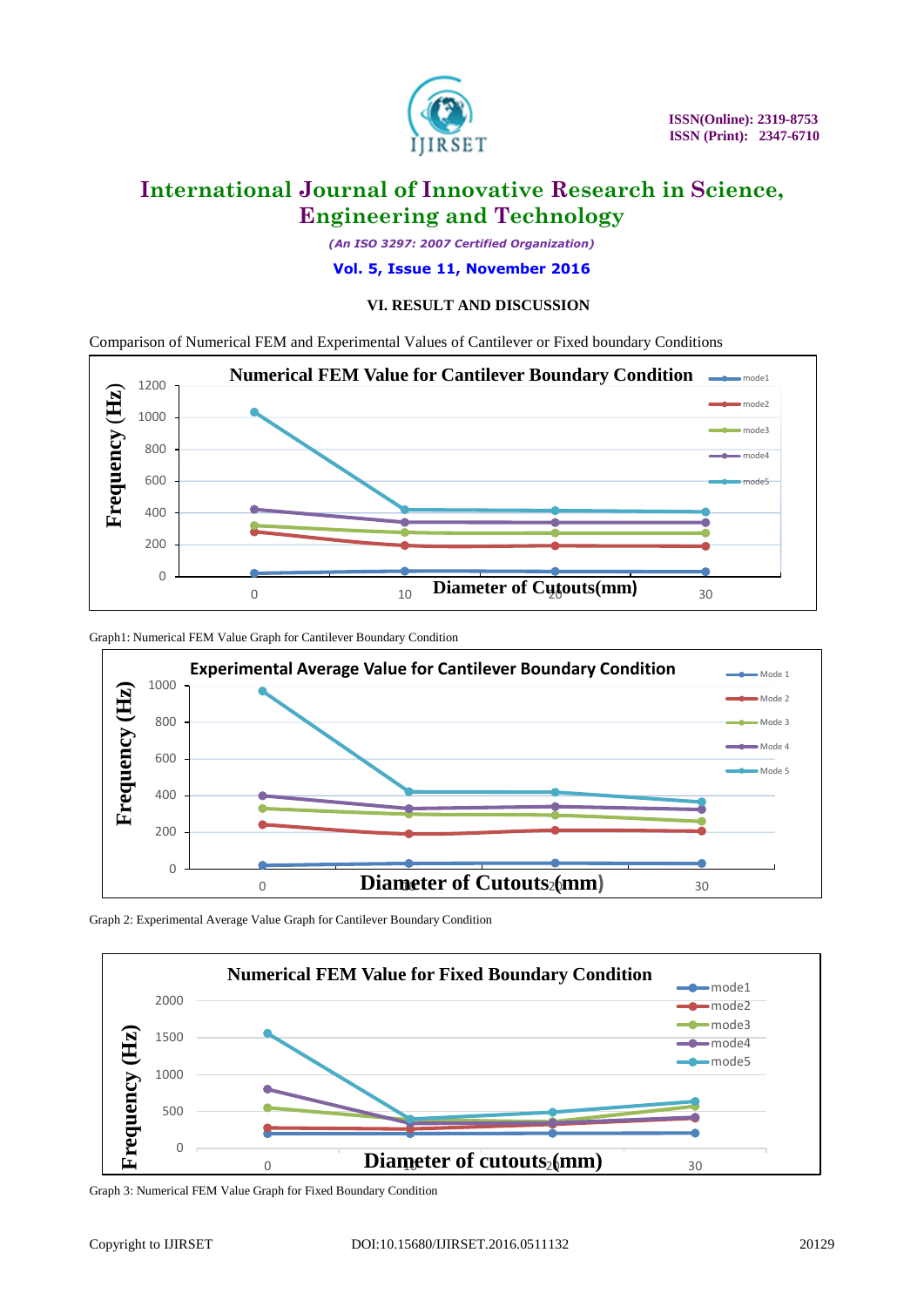

*(An ISO 3297: 2007 Certified Organization)* **Vol. 5, Issue 11, November 2016**



Graph 4: Experimental Average Value Graph for Fixed Boundary Condition

### **VII. COMPARISON OF MODAL TESTING OF COMPOSITE LAMINATED PLATES WITH AND WITHOUT CUTOUTS FOR EXPERIMENTAL AVERAGE AND NUMERICAL FEM VALUES**

Table 5: Comparison of Modal Testing Of Composite Laminates without Cutout for Cantilever and Fixed Boundary Condition

| Plate without cutout for cantilever boundary condition |              |            |                                |                               |            | Plate without cutout for Fixed boundary condition |                        |
|--------------------------------------------------------|--------------|------------|--------------------------------|-------------------------------|------------|---------------------------------------------------|------------------------|
| SR.<br>No.                                             | <b>Modes</b> | <b>FEM</b> | <b>Experimental</b><br>Average | $\frac{0}{0}$<br><b>Error</b> | <b>FEM</b> | <b>Experimental</b><br>Average                    | $\frac{6}{6}$<br>Error |
| 1                                                      | Mode 1       | 21.195     | 20.5                           | 3.27                          | 201.38     | 194.69                                            | 3.32                   |
| 2                                                      | Mode 2       | 282.15     | 242.2                          | 14.15                         | 279.41     | 291.96                                            | 4.29                   |
| 3                                                      | Mode 3       | 321.25     | 330.19                         | 2.70                          | 551.92     | 457.58                                            | 17.0                   |
| $\overline{4}$                                         | Mode 4       | 423.09     | 399.70                         | 5.49                          | 802.84     | 772.54                                            | 3.77                   |
| 5                                                      | Mode 5       | 1035.3     | 971.10                         | 6.20                          | 1560       | 1366.3                                            | 12.4                   |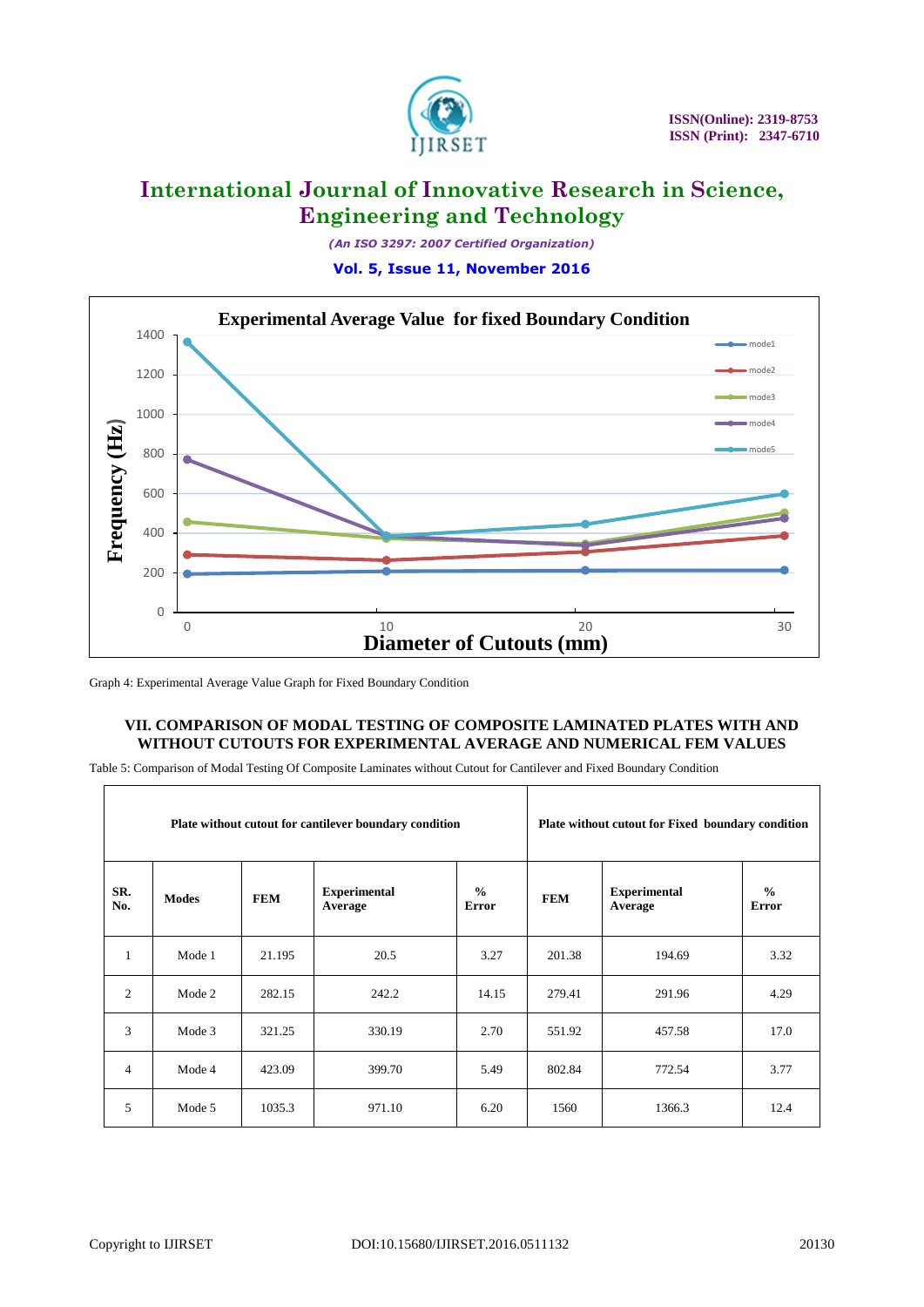

*(An ISO 3297: 2007 Certified Organization)*

### **Vol. 5, Issue 11, November 2016**

Table 6: Comparison of Modal Testing Of Composite Laminates with 10mm Cutout for Cantilever and Fixed Boundary Condition

| Plate with 10mm cutout for cantilever boundary condition |              |            |                                |                        |            | Plate with 10mm cutout for Fixed boundary<br>condition |                               |  |
|----------------------------------------------------------|--------------|------------|--------------------------------|------------------------|------------|--------------------------------------------------------|-------------------------------|--|
| SR.<br>NO.                                               | <b>Modes</b> | <b>FEM</b> | <b>Experimental</b><br>Average | $\frac{0}{0}$<br>Error | <b>FEM</b> | <b>Experimental</b><br>Average                         | $\frac{0}{0}$<br><b>Error</b> |  |
|                                                          | Mode 1       | 34.854     | 30.69                          | 11.94                  | 201.56     | 208.22                                                 | 3.19                          |  |
| 2                                                        | Mode 2       | 196.26     | 192.01                         | 2.16                   | 264.96     | 263.77                                                 | 0.44                          |  |
| 3                                                        | Mode 3       | 278.73     | 300.53                         | 7.25                   | 387.36     | 373.98                                                 | 3.45                          |  |
| $\overline{4}$                                           | Mode 4       | 341.63     | 329.86                         | 3.44                   | 341.58     | 386.42                                                 | 11.60                         |  |
| 5                                                        | Mode 5       | 420.73     | 421.86                         | 0.26                   | 398.02     | 384.41                                                 | 3.41                          |  |

|  | Table 7: Comparison of Modal Testing of Composite Laminates with 20mm Cutout for Cantilever and Fixed Boundary Condition |  |  |
|--|--------------------------------------------------------------------------------------------------------------------------|--|--|
|  |                                                                                                                          |  |  |

| Plate with 20mm cutout for cantilever boundary condition |              |            |                                |                        |            | Plate with 20mm for fixed boundary condition |                        |  |
|----------------------------------------------------------|--------------|------------|--------------------------------|------------------------|------------|----------------------------------------------|------------------------|--|
| SR.<br>No.                                               | <b>Modes</b> | <b>FEM</b> | <b>Experimental</b><br>Average | $\frac{0}{0}$<br>Error | <b>FEM</b> | <b>Experimental</b><br>Average               | $\frac{0}{0}$<br>Error |  |
|                                                          | Mode 1       | 33.212     | 32.44                          | 2.32                   | 206.20     | 212.29                                       | 2.86                   |  |
| 2                                                        | Mode 2       | 193.98     | 211.27                         | 8.183                  | 327.85     | 305.83                                       | 6.71                   |  |
| 3                                                        | Mode 3       | 274.48     | 293.78                         | 6.569                  | 363.26     | 346.51                                       | 4.61                   |  |
| $\overline{4}$                                           | Mode 4       | 340.54     | 340.98                         | 0.129                  | 346.32     | 339.00                                       | 2.11                   |  |
| 5                                                        | Mode 5       | 415.65     | 419.16                         | 0.837                  | 491.05     | 445.68                                       | 5.97                   |  |

Table 8: Comparison of Modal Testing Of Composite Laminates with 30mm Cutout for Cantilever and Fixed Boundary Condition

| Plate with 30mm cutout for cantilever boundary condition |              |            |                                |                               |            | Plate with 30mm cutout for fixed boundary condition |                        |  |
|----------------------------------------------------------|--------------|------------|--------------------------------|-------------------------------|------------|-----------------------------------------------------|------------------------|--|
| Sr.No.                                                   | <b>Modes</b> | <b>FEM</b> | <b>Experimental</b><br>Average | $\frac{0}{0}$<br><b>Error</b> | <b>FEM</b> | <b>Experimental</b><br>Average                      | $\frac{0}{0}$<br>Error |  |
| 1                                                        | Mode 1       | 31.190     | 30.41                          | 2.50                          | 208.50     | 213.5                                               | 2.34                   |  |
| 2                                                        | Mode 2       | 191.51     | 207.09                         | 7.52                          | 410.24     | 387.35                                              | 5.57                   |  |
| 3                                                        | Mode 3       | 274.48     | 260.4                          | 5.12                          | 572.60     | 503.15                                              | 12.12                  |  |
| $\overline{4}$                                           | Mode 4       | 340.54     | 325.21                         | 4.50                          | 422.63     | 475.67                                              | 11.15                  |  |
| 5                                                        | Mode 5       | 407.53     | 365.76                         | 10.2                          | 638.00     | 599.15                                              | 6.08                   |  |